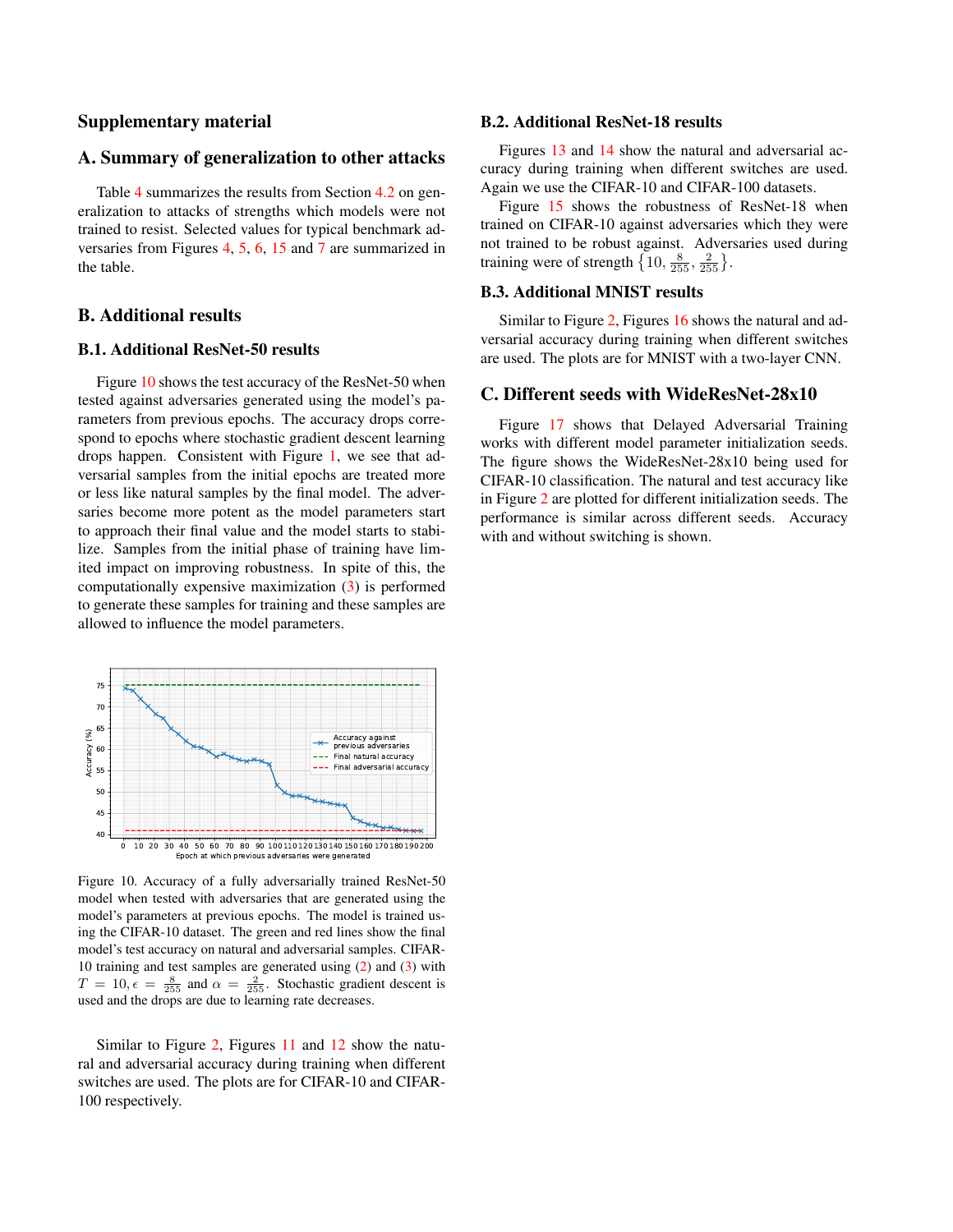|                  |                  | CIFAR-10           |                     |                    |                     |
|------------------|------------------|--------------------|---------------------|--------------------|---------------------|
|                  |                  | $T=20$ ,           | $T = 100$ ,         | $T=10$ ,           | $T=10$ ,            |
|                  |                  | $\epsilon=8/255$   | $\epsilon = 8/255$  | $\epsilon = 4/255$ | $\epsilon = 12/255$ |
| WideResNet-28x10 | RAT              | 46.8%              | 46.5%               | 69.1%              | 35.7%               |
|                  | DAT              | 47.9%              | 47.4%               | 71.1%              | 35.5%               |
|                  | RAT early stop   | 47.8%              | 47.4%               | 70.0%              | 35.5%               |
|                  | DAT early stop   | 51.9%              | 51.2%               | 73.0%              | 37.7%               |
| ResNet-50        | RAT              | 39.7%              | 39.4%               | 58.8%              | 28.1%               |
|                  | <b>DAT</b>       | 40.0%              | 39.9%               | 58.5%              | 28.0%               |
|                  | RAT early stop   | 41.7%              | 41.4%               | 58.6%              | 29.9%               |
|                  | DAT early stop   | 40.7%              | 40.5%               | 57.1%              | 28.7%               |
| ResNet-18        | RAT              | 35.4%              | 35.0%               | 55.4%              | 24.9%               |
|                  | $\overline{DAT}$ | 39.1%              | 38.8%               | 57.3%              | 27.4%               |
|                  | RAT early stop   | 39.9%              | 39.6%               | 56.9%              | 28.6%               |
|                  | DAT early stop   | 40.2%              | 39.9%               | 56.4%              | 28.9%               |
|                  |                  | <b>CIFAR-100</b>   |                     |                    |                     |
|                  |                  | $T=20$ .           | $T = 100.$          | $T=10$ .           | $T=10$ .            |
|                  |                  | $\epsilon = 8/255$ | $\epsilon = 8/255$  | $\epsilon = 4/255$ | $\epsilon=12/255$   |
| ResNet-50        | RAT              | 14.6%              | $14.\overline{2\%}$ | 25.7%              | 9.8%                |
|                  | $\overline{DAT}$ | $14.5\%$           | 14.3%               | 26.4%              | 9.5%                |
| $ResNet-18$      | RAT              | 13.6%              | 13.1%               | 25.3%              | 8.7%                |
|                  | DAT              | 13.5%              | 13.1%               | 26.4%              | 8.7%                |
|                  |                  | <b>MNIST</b>       |                     |                    |                     |
|                  |                  | $T = 100$ ,        | $T = 1000.$         | $T=40$ .           | $T=40$ .            |
|                  |                  | $\epsilon = 0.3$   | $\epsilon = 0.3$    | $\epsilon = 0.33$  | $\epsilon = 0.36$   |
| Two-layer CNN    | RAT              | 89.2%              | 89.0%               | 64.5%              | 13.4%               |
|                  | $\overline{DAT}$ | 89.6%              | 89.6%               | 85.6%              | 62.2%               |

<span id="page-1-0"></span>Table 4. Robustness of models against adversaries with strengths that they were not trained to be robust against when using Regular Adversarial Training (RAT) and Delayed Adversarial Training (DAT).



<span id="page-1-1"></span>Figure 11. Natural and adversarial test accuracy during regular adversarial training and adversarial training with different switches. CIFAR-10 images are classified using the ResNet-50. Adversarial samples with  $T = 10$ ,  $\epsilon = \frac{8}{255}$  and  $\alpha = \frac{2}{255}$  are used. SGD learning rate drops are after epochs 100 and 150.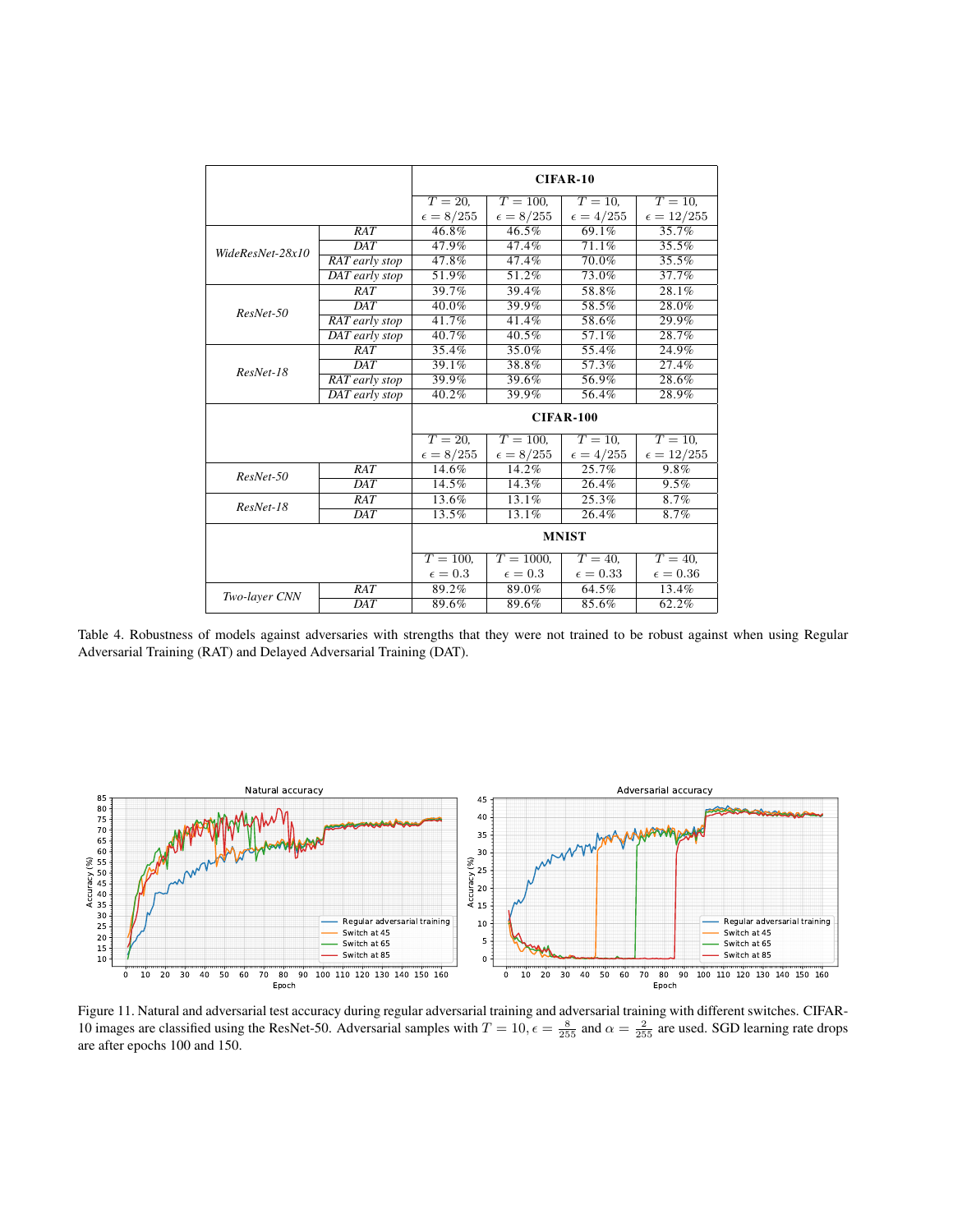

<span id="page-2-0"></span>Figure 12. Natural and adversarial test accuracy during regular adversarial training and adversarial training with different switches. CIFAR-100 images are classified using the ResNet-50. Adversarial samples with  $T = 10$ ,  $\epsilon = \frac{8}{255}$  and  $\alpha = \frac{2}{255}$  are used. SGD learning rate drops are after epochs 100 and 150.



<span id="page-2-1"></span>Figure 13. Natural and adversarial test accuracy during regular adversarial training and adversarial training with different switches. CIFAR-10 images are classified using the ResNet-18. Adversarial samples with  $T = 10$ ,  $\epsilon = \frac{8}{255}$  and  $\alpha = \frac{2}{255}$  are used. SGD learning rate drops are after epochs 100 and 150.



<span id="page-2-2"></span>Figure 14. Natural and adversarial test accuracy during regular adversarial training and adversarial training with different switches. CIFAR-100 images are classified using the ResNet-18. Adversarial samples with  $T = 10$ ,  $\epsilon = \frac{8}{255}$  and  $\alpha = \frac{2}{255}$  are used. SGD learning rate drops are after epochs 100 and 150.